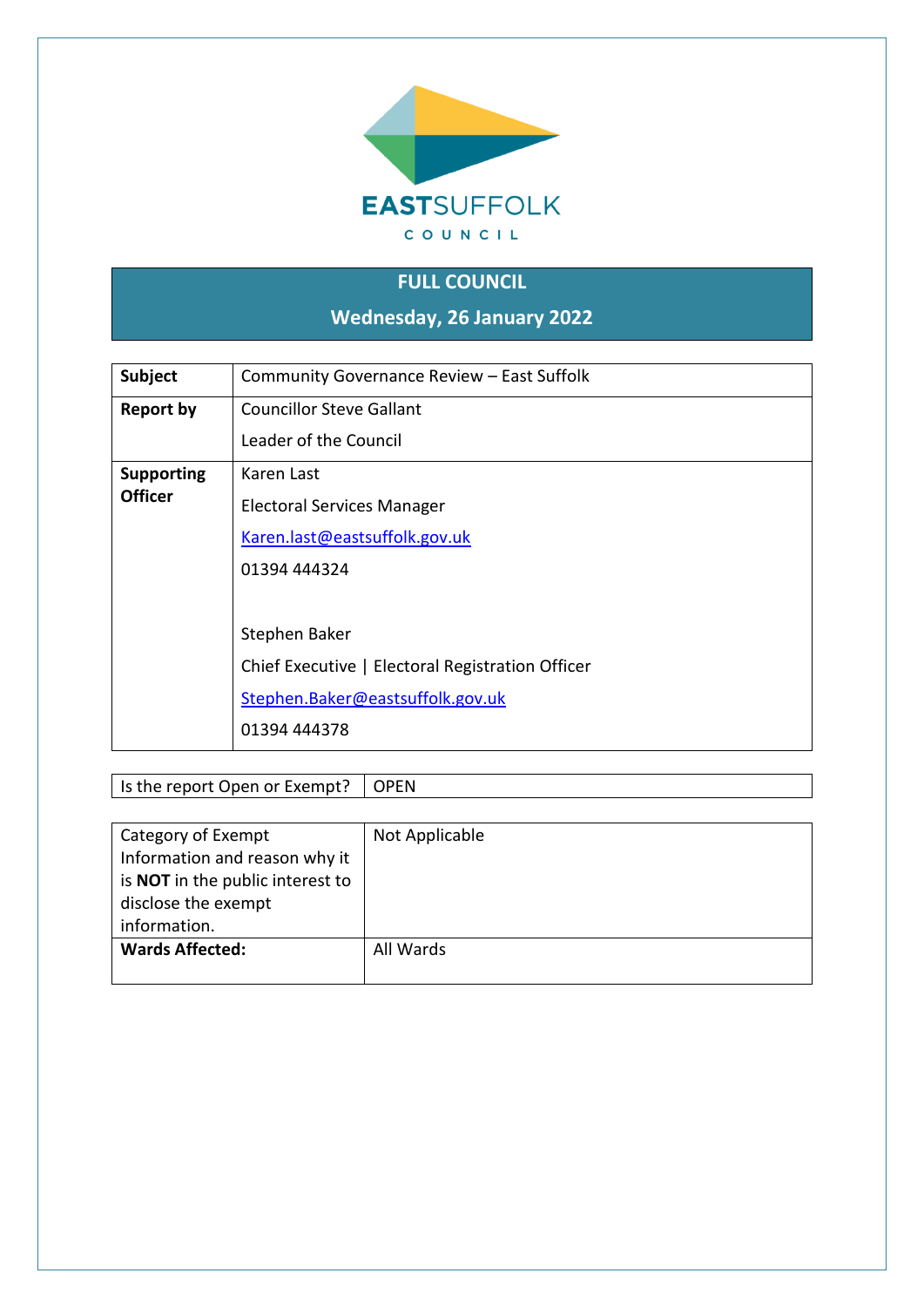## **Purpose and high-level overview**

#### **Purpose of Report:**

The purpose of this report is to request Council to commence a Community Governance Review (CGR) of all parish and town councils in the East Suffolk area.

East Suffolk Council has a duty to keep parish arrangements under review and it is considered good practice for a full CGR of parish arrangements to be conducted every 10 to 15 years.

CGRs have been conducted for specific areas in that time by the predecessor councils (Suffolk Coastal and Waveney) but there has not been a district wide review that meets the requirements of the Act.

The Terms of Reference (Appendix A to the report) sets out the scope of the CGR.

#### **Options:**

- 1. To conduct a district wide Community Governance Review in accordance with the published Terms of Reference. This will enable the changes to be included in the revised register on 1 December 2022 and any amended governance arrangements to be in place for elections in May 2023.
- 2. To conduct a district wide Community Governance Review with amended Terms of Reference. Changes to the timeline could have an impact on the publication of the revised register and the elections in May 2023.
- 3. To defer a district wide Community Governance Review.

#### **Recommendation/s:**

- 1. That the commencement of a district-wide Community Governance Review be agreed.
- 2. That the Terms of Reference for the Community Governance Review (Appendix A to the report) be approved.

### **Corporate Impact Assessment**

#### **Governance:**

In undertaking the review, the Council will be guided by Part 4 of the Local Government and Public Involvement in Health Act 2007, the relevant parts of the Local Government Act 1972 and Guidance on CGRs issued by the Department of Communities and Local Government and the Local Government Boundary Commission for England in March 2010.

The Draft recommendations will be considered by Council prior to a further consultation stage and the final recommendations will need to be approved by Council prior to the Re-Organisation order being made.

A member working group would be initiated if deemed necessary. This will be dependant on the responses to the initial consultation stage.

**ESC policies and strategies that directly apply to the proposal:**

None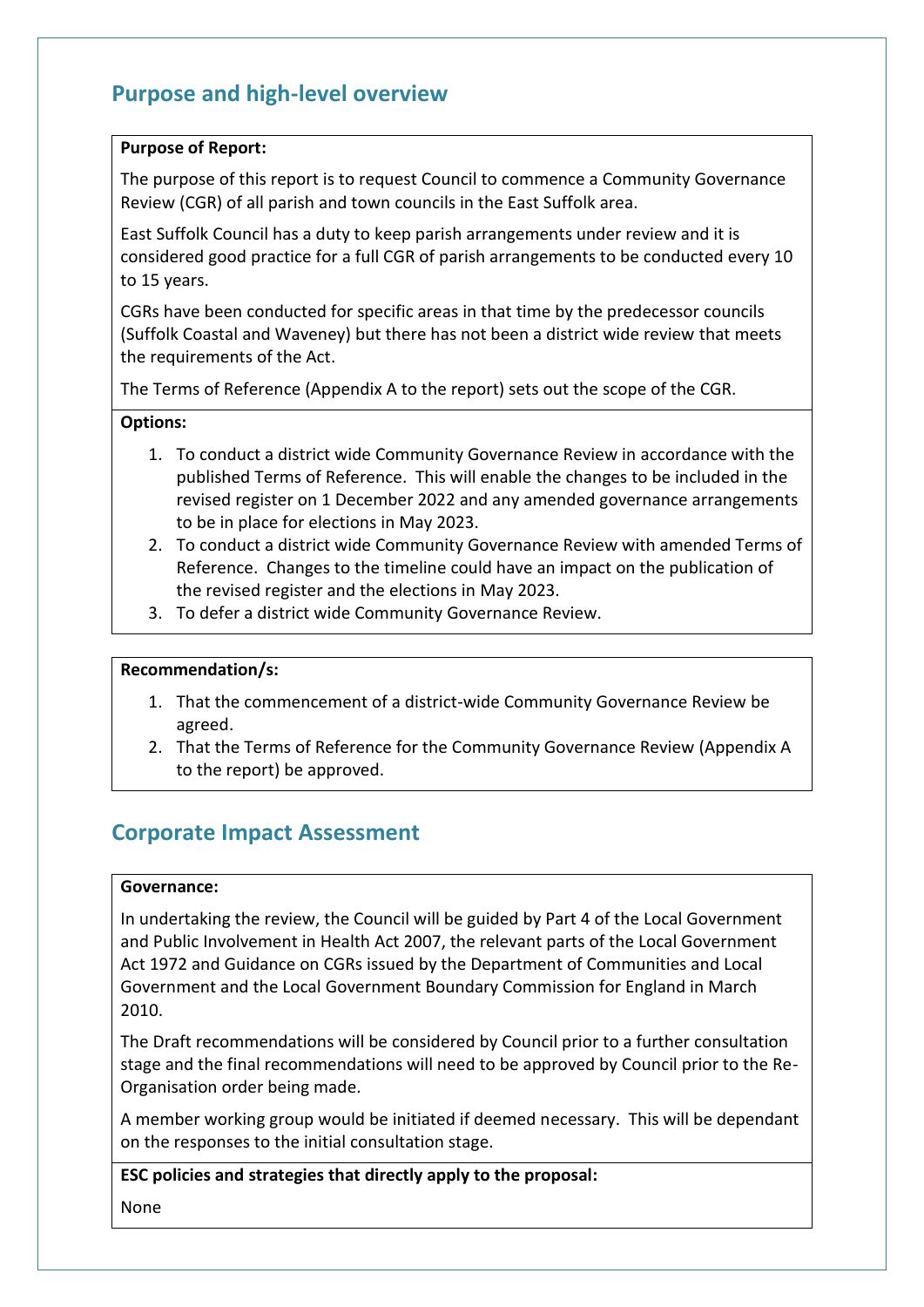#### **Environmental:**

None

#### **Equalities and Diversity:**

No impacts

#### **Financial:**

Under the Local Government and Public Involvement in Health Act 2007, local authorities have responsibility for undertaking CGRs. The process is prescribed and involves officer time and other associated costs. These costs will be met from within existing budgets.

#### **Human Resources:**

None

**ICT:**

None

**Legal:**

Under the Local Government and Public Involvement in Health Act 2007, local authorities have responsibility for undertaking CGRs.

Electoral arrangements put in place by the Local Government Boundary Commission for England as part of the District review and County review are protected for five years and will require the consent of the LGBCE before any Re-Organisation order can be made.

#### **Risk:**

East Suffolk Council will write to the LGBCE detailing proposed changes to protected arrangements, if any, to request consent. The LGBCE will consider the request and will seek to ensure that the proposals do not conflict with the original recommendations of their electoral reviews, and that they are fair and reasonable. If consent is not granted, those changes to electoral arrangements cannot be made.

|                             | As part of each stage of the CGR the Council will undertake<br>proportionate consultation with stakeholders and those with an<br>interest, including but not limited to:                                                                                                                                  |  |  |  |  |
|-----------------------------|-----------------------------------------------------------------------------------------------------------------------------------------------------------------------------------------------------------------------------------------------------------------------------------------------------------|--|--|--|--|
| <b>External Consultees:</b> | Local Government electors/residents of the district<br>$\bullet$<br>Town and parish councils<br>$\bullet$<br>Parish meetings<br>$\bullet$<br>District councillors<br>$\bullet$<br>County councillors<br>$\bullet$<br><b>Members of Parliament</b><br>$\bullet$<br>• Suffolk Association of Local Councils |  |  |  |  |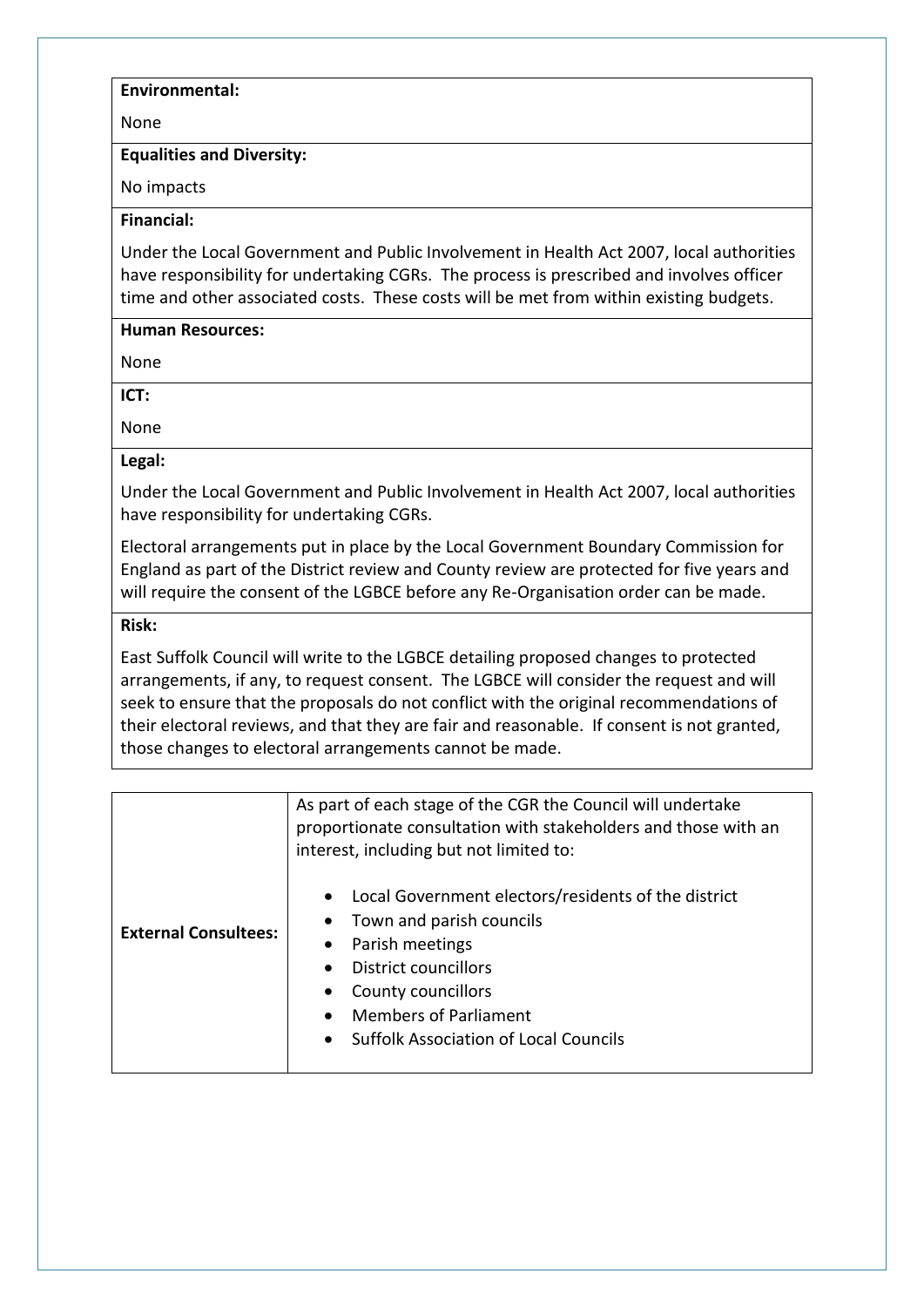## **Strategic Plan Priorities**

| Select the priorities of the <b>Strategic Plan</b> which are supported by<br>this proposal:<br>(Select only one primary and as many secondary as appropriate) |                                                              |        | <b>Secondary</b><br>priorities |  |  |
|---------------------------------------------------------------------------------------------------------------------------------------------------------------|--------------------------------------------------------------|--------|--------------------------------|--|--|
| <b>T01</b>                                                                                                                                                    | <b>Growing our Economy</b>                                   |        |                                |  |  |
| P01                                                                                                                                                           | Build the right environment for East Suffolk                 |        | $\mathbf{I}$                   |  |  |
| P02                                                                                                                                                           | Attract and stimulate inward investment                      |        |                                |  |  |
| P03                                                                                                                                                           | Maximise and grow the unique selling points of East Suffolk  | $\Box$ | $\Box$                         |  |  |
| P04                                                                                                                                                           | <b>Business partnerships</b>                                 | $\Box$ | $\Box$                         |  |  |
| P05                                                                                                                                                           | Support and deliver infrastructure                           | П      | П                              |  |  |
| <b>T02</b>                                                                                                                                                    | <b>Enabling our Communities</b>                              |        |                                |  |  |
| P06                                                                                                                                                           | <b>Community Partnerships</b>                                |        |                                |  |  |
| P07                                                                                                                                                           | Taking positive action on what matters most                  | П      | П                              |  |  |
| P08                                                                                                                                                           | Maximising health, well-being and safety in our District     |        |                                |  |  |
| P09                                                                                                                                                           | <b>Community Pride</b>                                       |        | П                              |  |  |
| <b>T03</b>                                                                                                                                                    | <b>Maintaining Financial Sustainability</b>                  |        |                                |  |  |
| P10                                                                                                                                                           | Organisational design and streamlining services              | П      | ΙI                             |  |  |
| P11                                                                                                                                                           | Making best use of and investing in our assets               | П      | П                              |  |  |
| P12                                                                                                                                                           | Being commercially astute                                    | П      |                                |  |  |
| P13                                                                                                                                                           | Optimising our financial investments and grant opportunities | $\Box$ | $\Box$                         |  |  |
| P14                                                                                                                                                           | Review service delivery with partners                        | П      |                                |  |  |
| <b>T04</b>                                                                                                                                                    | <b>Delivering Digital Transformation</b>                     |        |                                |  |  |
| P15                                                                                                                                                           | Digital by default                                           | $\Box$ | $\Box$                         |  |  |
| P16                                                                                                                                                           | Lean and efficient streamlined services                      |        |                                |  |  |
| P17                                                                                                                                                           | Effective use of data                                        |        | П                              |  |  |
| P18                                                                                                                                                           | Skills and training                                          |        |                                |  |  |
| P19                                                                                                                                                           | District-wide digital infrastructure<br>П<br>$\Box$          |        |                                |  |  |
| <b>T05</b>                                                                                                                                                    | <b>Caring for our Environment</b>                            |        |                                |  |  |
| P20                                                                                                                                                           | Lead by example                                              |        | $\sim$                         |  |  |
| P21                                                                                                                                                           | Minimise waste, reuse materials, increase recycling          |        |                                |  |  |
| P22                                                                                                                                                           | Renewable energy                                             |        |                                |  |  |
| P <sub>23</sub>                                                                                                                                               | Protection, education and influence<br>$\Box$                |        |                                |  |  |
| <b>XXX</b>                                                                                                                                                    | <b>Governance</b>                                            |        |                                |  |  |
| <b>XXX</b>                                                                                                                                                    | How ESC governs itself as an authority                       | Σ      | П                              |  |  |
| How does this proposal support the priorities selected?                                                                                                       |                                                              |        |                                |  |  |

CGRs provide councils with an opportunity to review and make changes to community governance arrangements to ensure that town and parish councils provide for cohesive communities, improved community engagement, better local democracy and result in improved effective and convenient delivery of local services.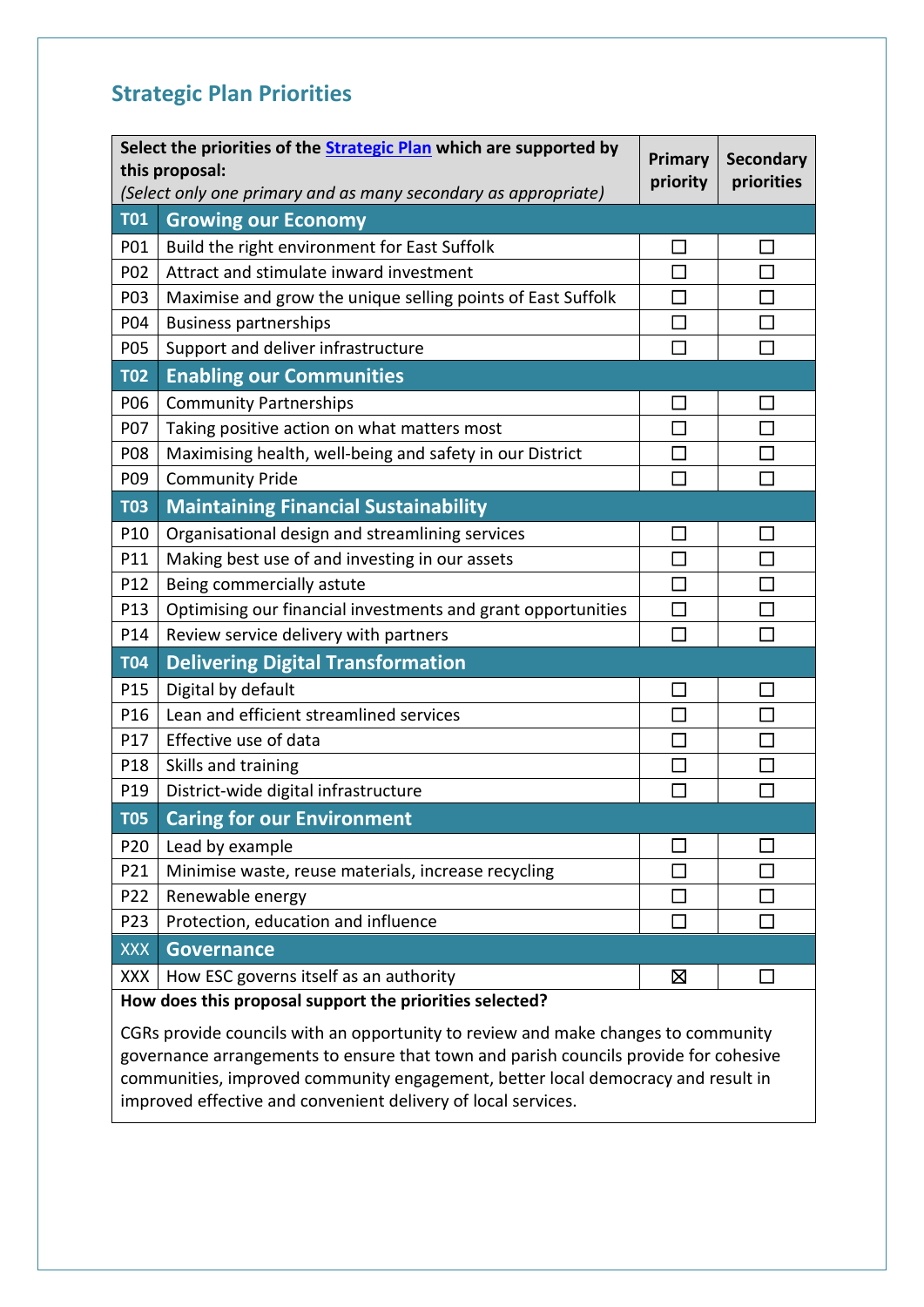# **Background and Justification for Recommendation**

| <b>Background facts</b>                                                                                                                                               |
|-----------------------------------------------------------------------------------------------------------------------------------------------------------------------|
| The Local Government and Public Involvement in Health Act 2007 transferred full<br>responsibility for parish reviews, now called Community Government Reviews, to     |
| principal councils in England.                                                                                                                                        |
| East Suffolk Council has a duty to keep parish arrangements under review and it is<br>considered good practice for a full CGR of parish arrangements to be undertaken |
| every 10 to 15 years.                                                                                                                                                 |
|                                                                                                                                                                       |

| $\overline{2}$ | <b>Current position</b>                                                                                                                                                                                              |
|----------------|----------------------------------------------------------------------------------------------------------------------------------------------------------------------------------------------------------------------|
| 2.1            | A review in East Suffolk is due and following the implementation of the District<br>arrangements and publication of the County arrangements it is an appropriate<br>time to conduct that review.                     |
| 2.2            | There are no elections scheduled for the review period in 2022.                                                                                                                                                      |
| 2.3            | Some town and parish councils in the area have expressed an interest in reviewing<br>the size of their council as they are carrying vacancies from one election to the<br>next and are unable to attract candidates. |

| 3                 | <b>How to address current situation</b>                                                                                                                                                                                                                                                                                                                                                                                                     |                                                                                                          |                         |  |  |
|-------------------|---------------------------------------------------------------------------------------------------------------------------------------------------------------------------------------------------------------------------------------------------------------------------------------------------------------------------------------------------------------------------------------------------------------------------------------------|----------------------------------------------------------------------------------------------------------|-------------------------|--|--|
| 3.1<br>3.2<br>3.3 | Carrying out a CGR would afford the Council an opportunity to review parish<br>arrangements to ensure that parish and town councils provide for cohesive<br>communities, improved community engagement, better local democracy and<br>result in improved effective and convenient delivery of local services.<br>The Terms of Reference are set out in Appendix A to this report.<br>The indicative timeline and key stages of the CGR are: |                                                                                                          |                         |  |  |
|                   | <b>Stage</b>                                                                                                                                                                                                                                                                                                                                                                                                                                | <b>Action</b>                                                                                            | <b>Dates</b>            |  |  |
|                   | Commencement                                                                                                                                                                                                                                                                                                                                                                                                                                | Terms of Reference approved by<br>Council.                                                               | 26 January 2022         |  |  |
|                   | Stage One                                                                                                                                                                                                                                                                                                                                                                                                                                   | Consultation with Stakeholders -<br>initial submissions invited on future<br>arrangements.               | Feb-April 2022          |  |  |
|                   | Stage Two                                                                                                                                                                                                                                                                                                                                                                                                                                   | 1. Consideration of submissions<br>received.<br>2. Draft recommendations prepared.                       | April - May 2022        |  |  |
|                   | <b>Stage Three</b>                                                                                                                                                                                                                                                                                                                                                                                                                          | Draft recommendations to be<br>considered by Council and approved<br>for further consultation.           | May 2022 (TBC)          |  |  |
| <b>Stage Four</b> |                                                                                                                                                                                                                                                                                                                                                                                                                                             | 1. Consultation with Stakeholders on<br>draft recommendations.<br>2. Final recommendations prepared.     | May - September         |  |  |
|                   | <b>Stage Five</b>                                                                                                                                                                                                                                                                                                                                                                                                                           | Final recommendations to be<br>considered by Council with resolution<br>to make a Re-organisation Order. | September 2022<br>(TBC) |  |  |